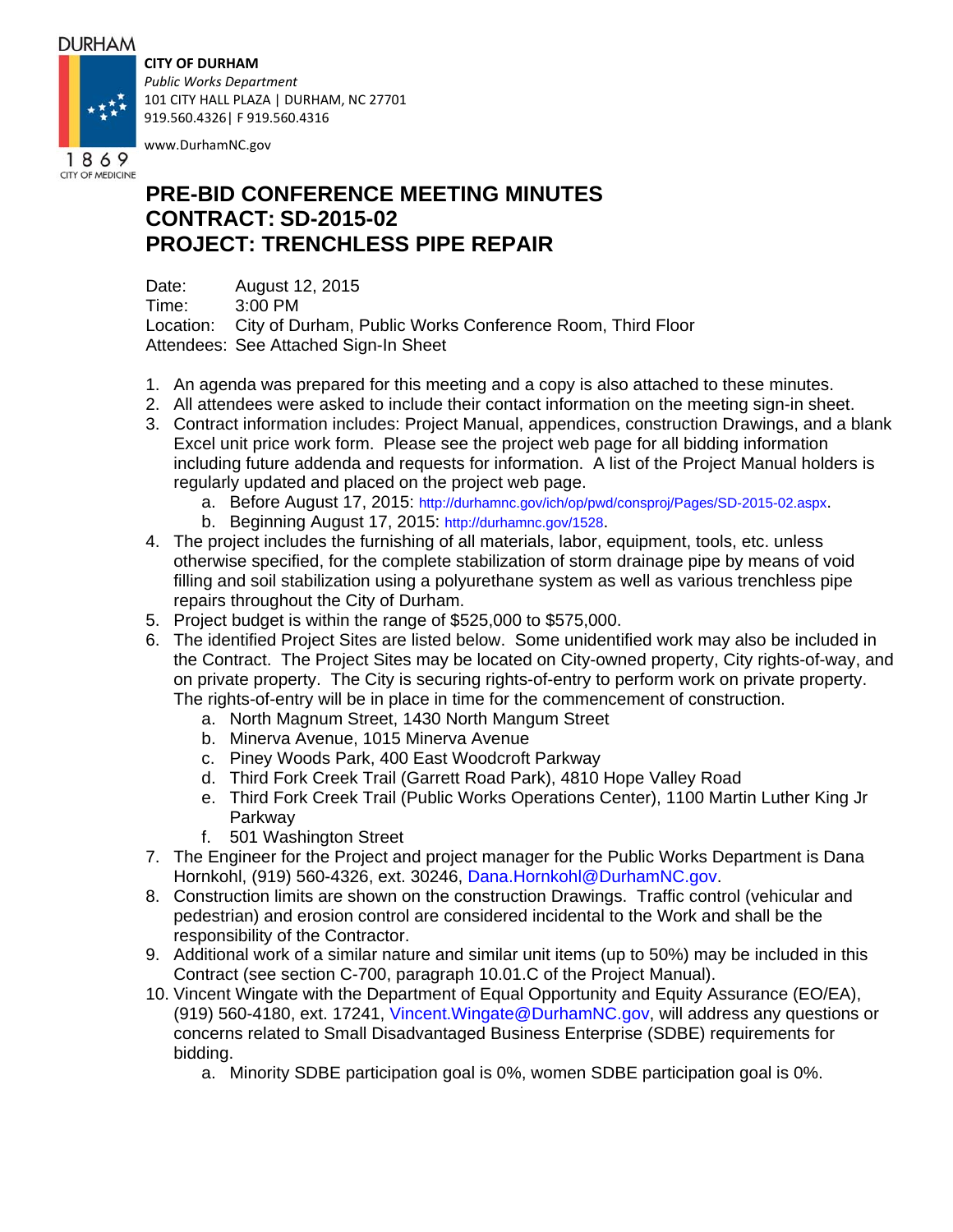Pre-Bid Conference Meeting Minutes – August 12, 2015 SD-2015-02 – Trenchless Pipe Repair Page 2 of 2

- b. Procurement forms must be signed and submitted regardless of participation for Bids to be deemed responsive.
- 11. All bidders are required to submit a record of their safety qualifications (see Appendix I). Please complete the form entirely and provide additional information as directed on the form. Failure to provide all of the required information may result in a bid being deemed nonresponsive.
- 12. The Project currently involves twenty (20) unit price work items. Beside each item on the Unit Price Work Form the standard reference is included. The project manager will briefly review the unit price work items.
- 13. It is anticipated that a Notice to Proceed will be issued in November of 2015.
- 14. Contract Times: 150-calendar days to Substantial Completion; 30-calendar days to Final Completion; 180-calendar days total.
- 15. A blank Excel unit price work form may be found on the project web site for inclusion in Bids. It is the Bidder's responsibility to ensure all items in the Unit Price Work Form are correct.
- 16. Contractor shall use Primavera Contract Management and PDRX during the execution of the Contract.
- 17. In order to receive e-mail notification of any addenda or clarifications, send an e-mail to SSDprojects@durhamnc.gov notifying the City of your intent to bid on this project. You may also request access to video inspections of most of the systems included in this project for trenchless repair using this e-mail address.
- 18. Any errors or omissions discovered in the Project Manual or construction Drawings should be brought to the attention of the Engineer and the City in writing.
- 19. All questions or requests for information must be submitted by 5:00 PM, Thursday, August 20, 2015. No addenda will be issued after Monday, August 24, 2015.
- 20. Compile Bid packages carefully. Include all of the required items. Submit bid packages prior to the Bid Opening on Thursday, August 27, 2015 at 1:00 PM to be held in this same conference room.
- 21. Attendee questions.
	- a. Access to video inspections of the systems included in this contract may be requested by sending an e-mail to SSDProjects@DurhamNC.gov.
	- b. An addendum for this contract will be issued on or before August 24, 2015.

These meeting minutes were prepared by Dana P. Hornkohl on August 15, 2015. Please provide comments and/or additions concerning these minutes by e-mail to

Dana.Hornkohl@DurhamNC.gov by close of business, Friday, August 21, 2015.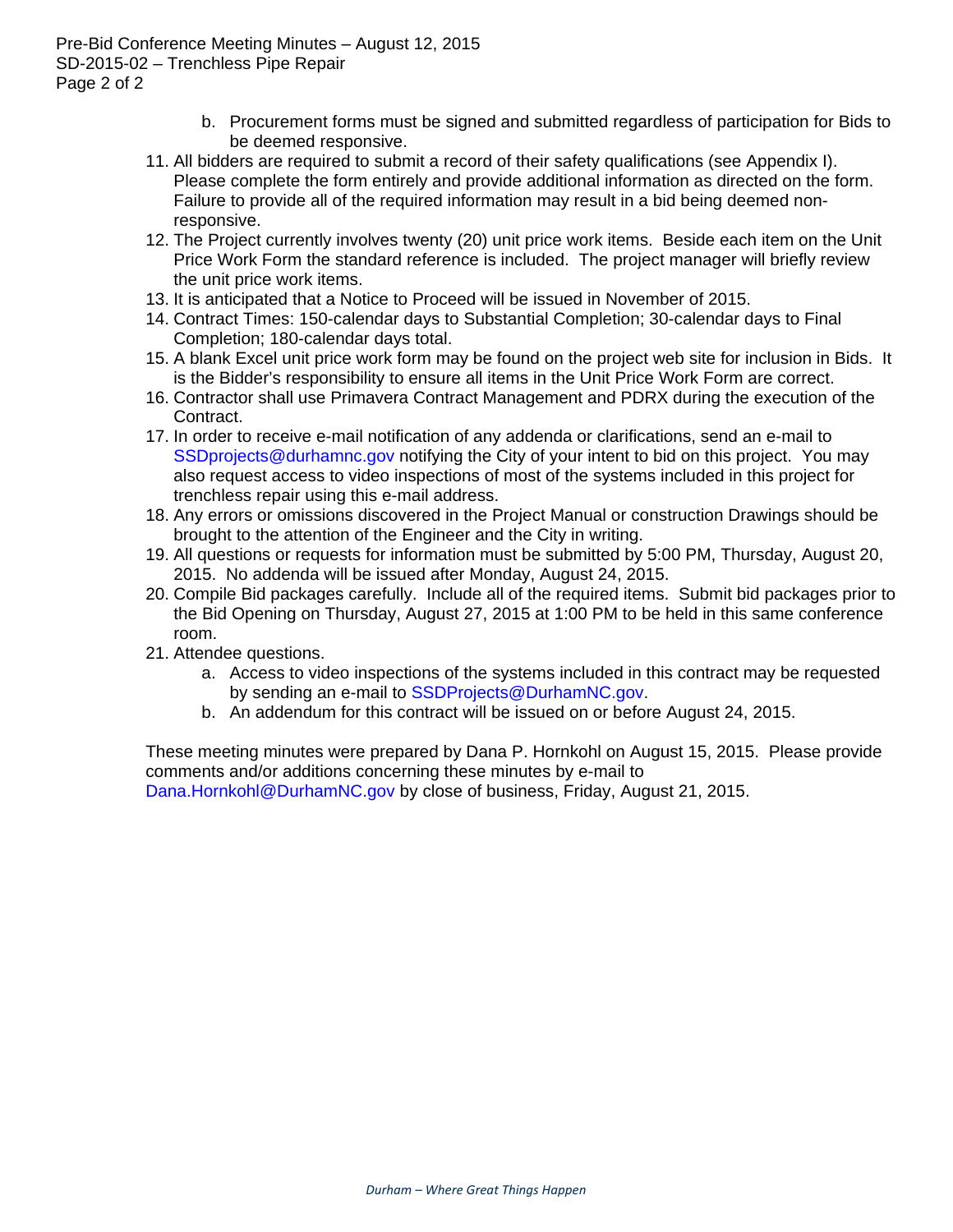# PRE-BID CONFERENCE ATTENDEES for SD-2015-02, Trenchless Pipe Repair, 08/11/2015, 3:00 PM

| <b>FIRM</b>                 | <b>CONTACT</b><br><b>NAME</b> | <b>ADDRESS</b>                           | <b>PHONE</b>                      | <b>FAX</b>      | <b>E-MAIL</b>                  |
|-----------------------------|-------------------------------|------------------------------------------|-----------------------------------|-----------------|--------------------------------|
| City of Durham              | Dana Hourkch!                 | 101 City Hall Plaza<br>Durham NC 27701   | 9195604326<br>$e + 30246$         | 9195604316      | dana.hovnkohledurhamne.gov     |
| CITY OF DURAM VINCE MODERE  |                               | 101 CITY HALPL<br>DURHAMNC27701          | $(919)560 - 4186$                 |                 | Vincentius nontrela durhammega |
| Uretele Ica<br>MID ATLANTIC | Mitch<br>Crayton              | 8815 Neville<br>Rd Colfort, UC           | <b>336 942</b><br>6746            | 336 996<br>8573 | Mcrayton@uretelema.com         |
| City of Durham              | Yi Wang                       | 101 city Hall Plaza                      | $9.9 - 500 - 4326$<br>Post, 30244 |                 | Ki. Wang @ durben NC gov       |
| Cov                         | Wade Tong                     | $101$ $C_7$ $H_4$ $H_4$                  | 5604326<br>30275                  |                 | Wade Tong@derbamve, 50         |
| $Co$ $D$                    | Gregory Sousa                 | 101 GTY Hall Plaza 919-560-4326<br>27701 | × 30271                           |                 |                                |
| CoD                         | $AlE$ stok                    |                                          | $\overline{v}$                    |                 | a/but.estak@"                  |
|                             |                               |                                          |                                   |                 |                                |
|                             |                               |                                          |                                   |                 |                                |
|                             |                               |                                          |                                   |                 |                                |
|                             |                               |                                          |                                   |                 |                                |
|                             |                               |                                          |                                   |                 |                                |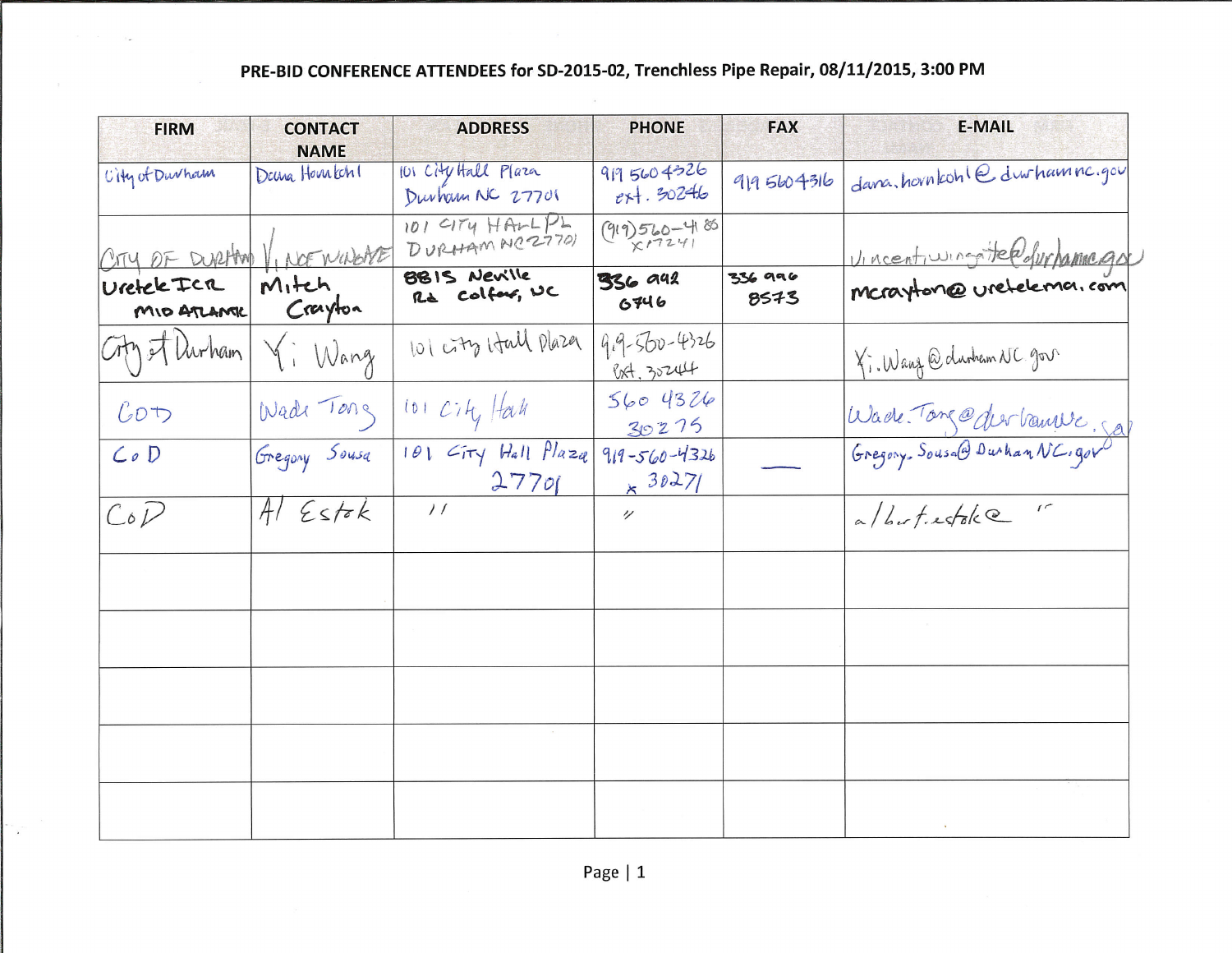### **DURHAM**

## **CITY OF DURHAM**

*Public Works Department* 101 CITY HALL PLAZA | DURHAM, NC 27701 919.560.4326| F 919.560.4316



www.DurhamNC.gov

## **PRE-BID CONFERENCE AGENDA CONTRACT: SD-2015-02 PROJECT: TRENCHLESS PIPE REPAIR**

Date: August 12, 2015 Time: 3:00 PM Location: City of Durham, Public Works Conference Room, Third Floor

- 1. All attendees are asked to include their contact information on the meeting sign-in sheet. Minutes of this meeting will be distributed to all attendees.
- 2. Contract information includes: Project Manual, appendices, construction Drawings, and a blank Excel unit price work form. Please see the project web page (http://durhamnc.gov/ich/op/pwd/consproj/Pages/SD-2015-02.aspx) for all bidding information including future addenda and requests for information. A list of the Project Manual holders is regularly updated and placed on the project web page.
- 3. The project includes the furnishing of all materials, labor, equipment, tools, etc. unless otherwise specified, for the complete stabilization of storm drainage pipe by means of void filling and soil stabilization using a polyurethane system as well as various trenchless pipe repairs throughout the City of Durham.
- 4. Project budget is within the range of \$525,000 to \$575,000.
- 5. The identified Project Sites are listed below. Some unidentified work may also be included in the Contract. The Project Sites may be located on City-owned property, City rights-of-way, and on private property. The City is securing rights-of-entry to perform work on private property. The rights-of-entry will be in place in time for the commencement of construction.
	- a. North Magnum Street, 1430 North Mangum Street
	- b. Minerva Avenue, 1015 Minerva Avenue
	- c. Piney Woods Park, 400 East Woodcroft Parkway
	- d. Third Fork Creek Trail (Garrett Road Park), 4810 Hope Valley Road
	- e. Third Fork Creek Trail (Public Works Operations Center), 1100 Martin Luther King Jr Parkway
	- f. 501 Washington Street
- 6. The Engineer for the Project and project manager for the Public Works Department is Dana Hornkohl, (919) 560-4326, ext. 30246, Dana.Hornkohl@DurhamNC.gov.
- 7. Construction limits are shown on the construction Drawings. Traffic control (vehicular and pedestrian) and erosion control are considered incidental to the Work and shall be the responsibility of the Contractor.
- 8. Additional work of a similar nature and similar unit items (up to 50%) may be included in this Contract (see section C-700, paragraph 10.01.C of the Project Manual).
- 9. Vincent Wingate with the Department of Equal Opportunity and Equity Assurance (EO/EA), (919) 560-4180, ext. 17241, Vincent.Wingate@DurhamNC.gov, will address any questions or concerns related to Small Disadvantaged Business Enterprise (SDBE) requirements for bidding.
	- a. Minority SDBE participation goal is 0%, women SDBE participation goal is 0%.
	- b. The Successful Bidder will be required to submit additional information concerning Subcontractors.